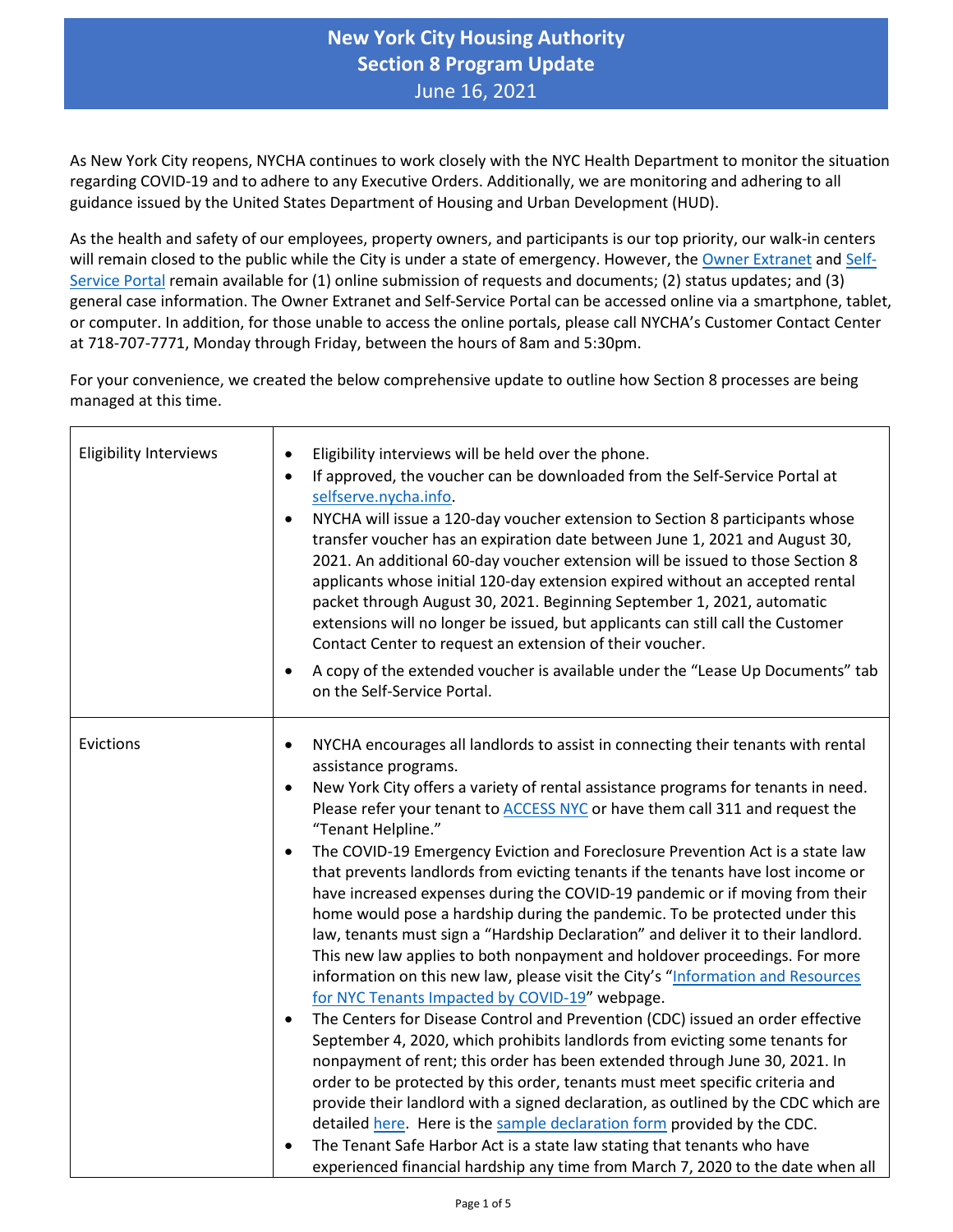|                                                       | COVID-related safety restrictions are lifted in the region may not be evicted for<br>failing to pay rent first owed during that period. More information about this<br>state law can be found here, along with information about other state resources.<br>For the latest information about eviction moratoria impacting the NYC area,<br>please visit the Mayor's Office to Protect Tenants website.                                                                                                                                                                                                                                                                                                                                                                                                                                                                                                                                                                                                                                                                                                                                                                                                                                                                                                                   |
|-------------------------------------------------------|-------------------------------------------------------------------------------------------------------------------------------------------------------------------------------------------------------------------------------------------------------------------------------------------------------------------------------------------------------------------------------------------------------------------------------------------------------------------------------------------------------------------------------------------------------------------------------------------------------------------------------------------------------------------------------------------------------------------------------------------------------------------------------------------------------------------------------------------------------------------------------------------------------------------------------------------------------------------------------------------------------------------------------------------------------------------------------------------------------------------------------------------------------------------------------------------------------------------------------------------------------------------------------------------------------------------------|
| <b>Housing Quality Standards</b><br>(HQS) Inspections | NYCHA has resumed HQS inspections, remotely and in-person.<br>$\bullet$<br>NYCHA will resume abatements of housing assistant payments for unrepaired<br>$\bullet$<br>HQS violations effective June 1, 2021.<br>Because biennial in-person inspections have been delayed, NYCHA is temporarily<br>allowing owners to certify that the conditions of their Section 8 unit(s) and public<br>space areas meet HQS. NYCHA will mail the Owner Certification for Biennial<br>Inspection to owners and will automatically schedule the unit for inspection.<br>NYCHA will accept an owner's certification for initial inspections (e.g., New<br>Rentals, Transfers, and Restorations) and Certification of Completed Repairs NE-<br>2, NYCHA form 059.307, for inspections that initially failed only for non-life-<br>threatening conditions.<br>NYCHA will temporarily accept, until further notice, an alternate form of verifying<br>$\bullet$<br>completed repairs for life-threatening ("24-hour") HQS violations for inspections<br>conducted 12/31/19 or later. Please note that NYCHA may conduct random<br>quality control inspections to confirm repairs.<br>Please refer to the Frequently Asked Questions on Temporary Program<br>Changes to Housing Quality Standards for answers to frequently asked questions. |
| <b>Informal Conferences</b>                           | Informal conferences requested will be held over the phone.                                                                                                                                                                                                                                                                                                                                                                                                                                                                                                                                                                                                                                                                                                                                                                                                                                                                                                                                                                                                                                                                                                                                                                                                                                                             |
| Lease Renewals &<br><b>Contract Rent Changes</b>      | Submissions are accepted via the Owner Extranet.                                                                                                                                                                                                                                                                                                                                                                                                                                                                                                                                                                                                                                                                                                                                                                                                                                                                                                                                                                                                                                                                                                                                                                                                                                                                        |
| Owner Incentive Program<br>for Rentals                | An owner incentive for rentals is available for:<br>٠<br>(1) New rentals. Tenants who have recently been issued a Section 8<br>$\circ$<br>voucher and will be new Section 8 participants on NYCHA's Section 8<br>program;<br>(2) Restorations via transfer. Tenants seeking to have their Section 8<br>$\circ$<br>benefits restored by transferring to a new unit; and<br>(3) Port-In. Tenants who are moving to New York City and are<br>$\circ$<br>transferring their Section 8 assistance to NYCHA.<br>In order to receive the rental incentive payment, the rental must take place<br>between July 1, 2020 through September 30, 2021, and NYCHA must receive the<br>signed HAP contract and Confirmation of Key Issuance form within the specified<br>timeframe.<br>Owners can check the status of the Owner Incentive Payment on the Owner<br>Extranet.<br>For more information on this incentive program, please visit:<br>https://www1.nyc.gov/site/nycha/section-8/owners.page.                                                                                                                                                                                                                                                                                                                                |
| Owner Incentive Program<br>for HQS                    | An owner will receive a one-time incentive payment in the amount of \$1,250<br>when they make repairs and bring a unit that has been suspended for more than<br>60 days into HQS compliance.                                                                                                                                                                                                                                                                                                                                                                                                                                                                                                                                                                                                                                                                                                                                                                                                                                                                                                                                                                                                                                                                                                                            |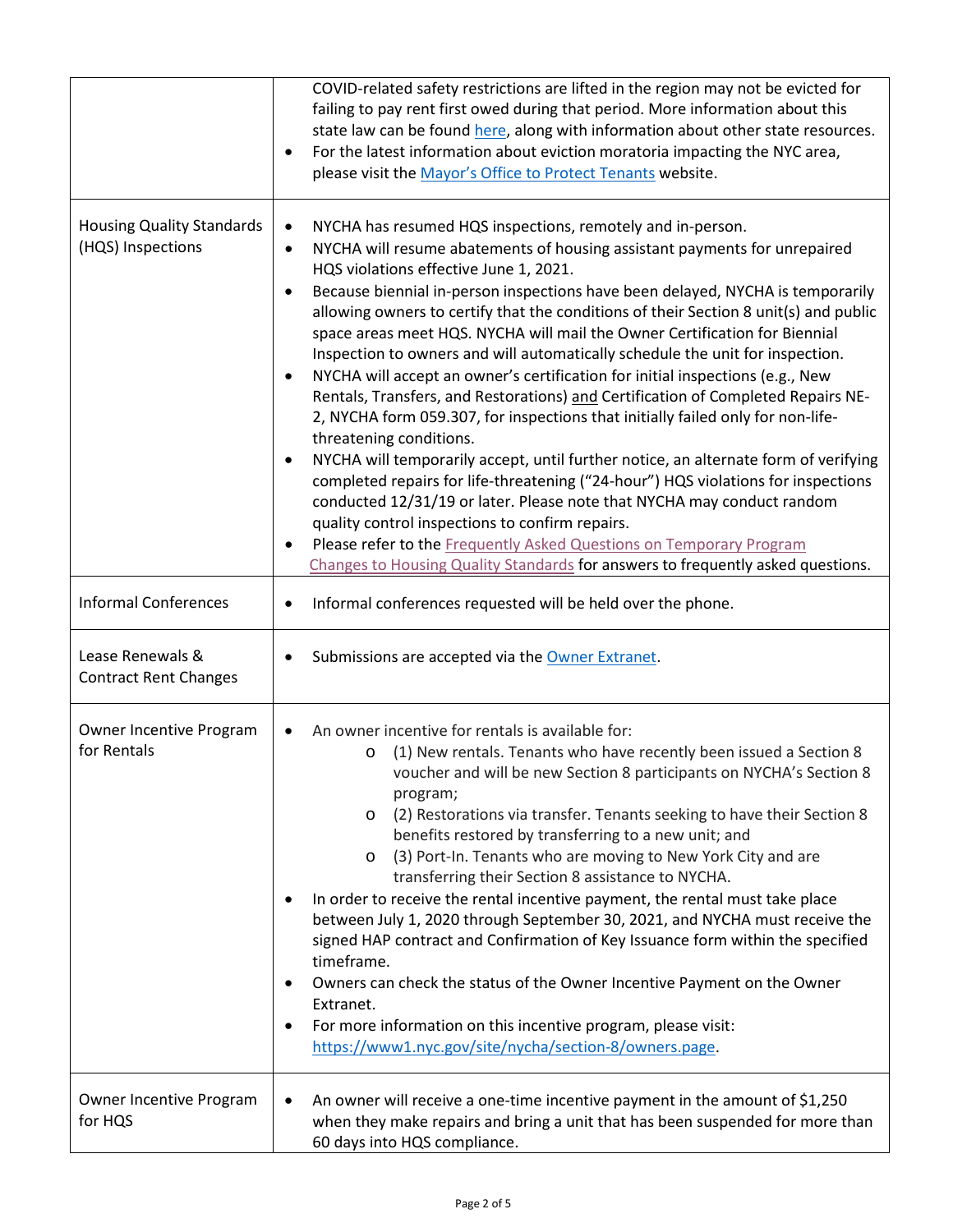|                                                        | Eligible units are "Active" on NYCHA's Section 8 program and the HAP contract<br>$\bullet$<br>has been suspended for 60 days or more due to unrepaired HQS violations<br>(within the unit and/or the public space).<br>The unit and/or public space must be brought into HQS compliance between July<br>$\bullet$<br>1, 2020 and September 30, 2021. NYCHA must receive the certification of<br>completed repairs no later than September 30, 2021.<br>Owners can check the status of the Owner Incentive Payment on the Owner<br>Extranet.<br>For more information on this incentive program, please visit:<br>$\bullet$<br>https://www1.nyc.gov/site/nycha/section-8/owners.page.                                                                                                                                                                                                                                                                                                                                                                                                                                                                                                                                                                                                                                               |
|--------------------------------------------------------|-----------------------------------------------------------------------------------------------------------------------------------------------------------------------------------------------------------------------------------------------------------------------------------------------------------------------------------------------------------------------------------------------------------------------------------------------------------------------------------------------------------------------------------------------------------------------------------------------------------------------------------------------------------------------------------------------------------------------------------------------------------------------------------------------------------------------------------------------------------------------------------------------------------------------------------------------------------------------------------------------------------------------------------------------------------------------------------------------------------------------------------------------------------------------------------------------------------------------------------------------------------------------------------------------------------------------------------|
| Owner Incentive Program<br>for Repayment<br>Agreements | An owner will receive an incentive in the amount of \$500 for each repayment<br>$\bullet$<br>agreement they enter into with an active NYCHA Section 8 participant to repay<br>tenant-share rental arrears provided the following conditions are met:<br>Nonpayment period must be for at least three months (meaning the tenant<br>owes at least three months of the tenant-share portion of the rent).<br>Parties must execute the NYCHA Repayment Agreement form and include a<br>٠<br>copy of the current rent ledger and a calculation of the rent arrears.<br>Repayment agreement is only for the tenant-share portion of rent.<br>The additional monthly repayment amount is not greater than one third of<br>the amount of the tenant-share portion of the monthly rent.<br>The repayment agreement must be executed between February 1, 2021 and<br>September 30, 2021. NYCHA must receive the fully executed repayment<br>agreement no later than September 30, 2021. If the repayment agreement is<br>received after September 30, 2021, it will not be eligible for an incentive.<br>Owners can check the status of the Owner Incentive Payment on the Owner<br>٠<br>Extranet.<br>For more information on this incentive program, please visit:<br>$\bullet$<br>https://www1.nyc.gov/site/nycha/section-8/owners.page. |
| <b>Brokers Fee Incentive</b><br>Program                | NYCHA will pay the fee for the services of a New York state licensed real estate<br>agent or broker of the participant's choice. This program will end on<br>September 30, 2021. Please note this program is <b>ONLY</b> available to:<br>1) applicants who have received a new voucher;<br>2) former participants being restored to the program by transferring to a new<br>unit; and<br>3) active participants whose Housing Assistance Payment (HAP) contract is in<br>long term suspension for a failed housing quality standards (HQS) inspection.<br>In order to qualify for this program, eligible participants must complete the<br>following steps:<br>1. Contact a licensed real estate agent or broker to assist with finding an<br>apartment.<br>2. When a suitable apartment is found, complete the rental package with the<br>property owner.<br>3. Submit the completed rental package to NYCHA via email at<br>S8.rtu@nycha.nyc.gov.<br>4. Once NYCHA has approved the rental package and keys to the unit are<br>received, complete the Broker Fee Request form with the broker.<br>5. The participant or the broker can submit the completed Broker Fee Request<br>form, along with a copy of the W-9 form and broker's license, to<br>S8.rtu@nycha.nyc.gov                                                     |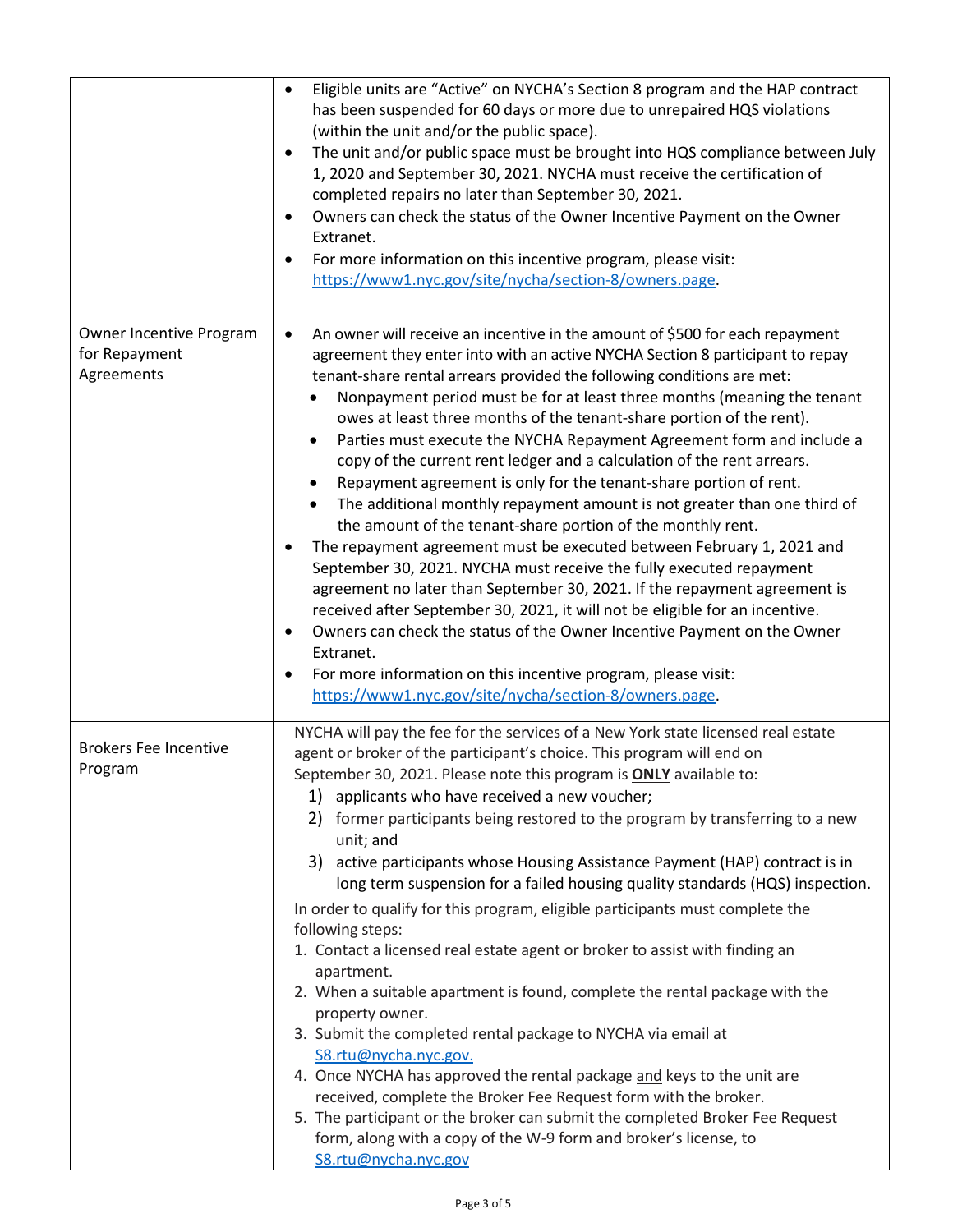| <b>Ownership Changes</b>     | Ownership changes, including changes in address and direct deposit, can be<br>٠<br>submitted via mail (address listed below), fax at 1-866-794-0744, and email at<br>s8.vcu@nycha.nyc.gov. Address changes and direct deposit updates can also be<br>submitted online via the Owner extranet.                                                                                                                                                                                                                                                                                                               |
|------------------------------|-------------------------------------------------------------------------------------------------------------------------------------------------------------------------------------------------------------------------------------------------------------------------------------------------------------------------------------------------------------------------------------------------------------------------------------------------------------------------------------------------------------------------------------------------------------------------------------------------------------|
| Reasonable<br>Accommodations | Reasonable accommodations can be requested via the Self-Service Portal<br>٠<br>(selfserve.nycha.info) or by calling NYCHA's Customer Contact Center at 718-707-<br>7771.                                                                                                                                                                                                                                                                                                                                                                                                                                    |
|                              | NYCHA has provided all participants with an additional 30 days to submit any<br>$\bullet$<br>additional documentation required to review their reasonable accommodation<br>requests. Beginning September 1, 2021, NYCHA will resume normal processing<br>timelines for reasonable accommodations requests.                                                                                                                                                                                                                                                                                                  |
|                              | NYCHA will provide other accommodations, as required, to obtain documents by<br>$\bullet$<br>granting additional extensions of time to obtain supporting documentation or<br>obtaining medical verification by email or by phone.                                                                                                                                                                                                                                                                                                                                                                           |
|                              | To help expedite processing, NYCHA is not requiring any supporting<br>$\bullet$<br>documentation for the following accommodations: Voucher Extensions and<br>Requests for 5-borough or Portability Transfers (over 10 months after Lease Up<br>date).                                                                                                                                                                                                                                                                                                                                                       |
| Recertifications             | Loss of income can be reported via the Self-Service Portal (selfserve.nycha.info);<br>٠<br>the PO Box noted below for Annual Review (AOI) Documents; or by calling<br>NYCHA's Customer Contact Center at 718-707-7771.<br>Annual Recertification is still a program requirement.<br>٠<br>Supporting documentation is still necessary for completion of an Annual<br>$\bullet$<br>Recertification. However, in the absence of pay stubs and/or employer letters,<br>NYCHA will accept self-certification of income.                                                                                          |
| Rental Package Returns       | Rental packages will be accepted via the mail (address listed below) or email at<br>s8.rtu@nycha.nyc.gov. If you mail your rental package, please call NYCHA's<br>Customer Contact Center at 718-707-7771 to confirm that NYCHA has received<br>the rental packet.<br>NYCHA will accept rental packages for Family Unification Program (FUP) youth up<br>٠<br>to the age of 26.                                                                                                                                                                                                                             |
| <b>Restoration Requests</b>  | NYCHA will continue to process restoration requests. Requests can be made by<br>calling NYCHA's Customer Contact Center at 718-707-7771.                                                                                                                                                                                                                                                                                                                                                                                                                                                                    |
| <b>Transfer Requests</b>     | Transfer requests are being processed. However, there will be a delay in receiving<br>٠<br>transfer vouchers in the mail. Please periodically check the Self-Service Portal,<br>where you will be able to print vouchers, if possible.<br>NYCHA will issue a 120-day voucher extension to Section 8 participants whose<br>٠<br>transfer voucher has an expiration date between June 1, 2021 and August 30,<br>2021. Beginning September 1, 2021, automatic extensions will no longer be<br>issued, but participants can still call the Customer Contact Center to request an<br>extension of their voucher. |